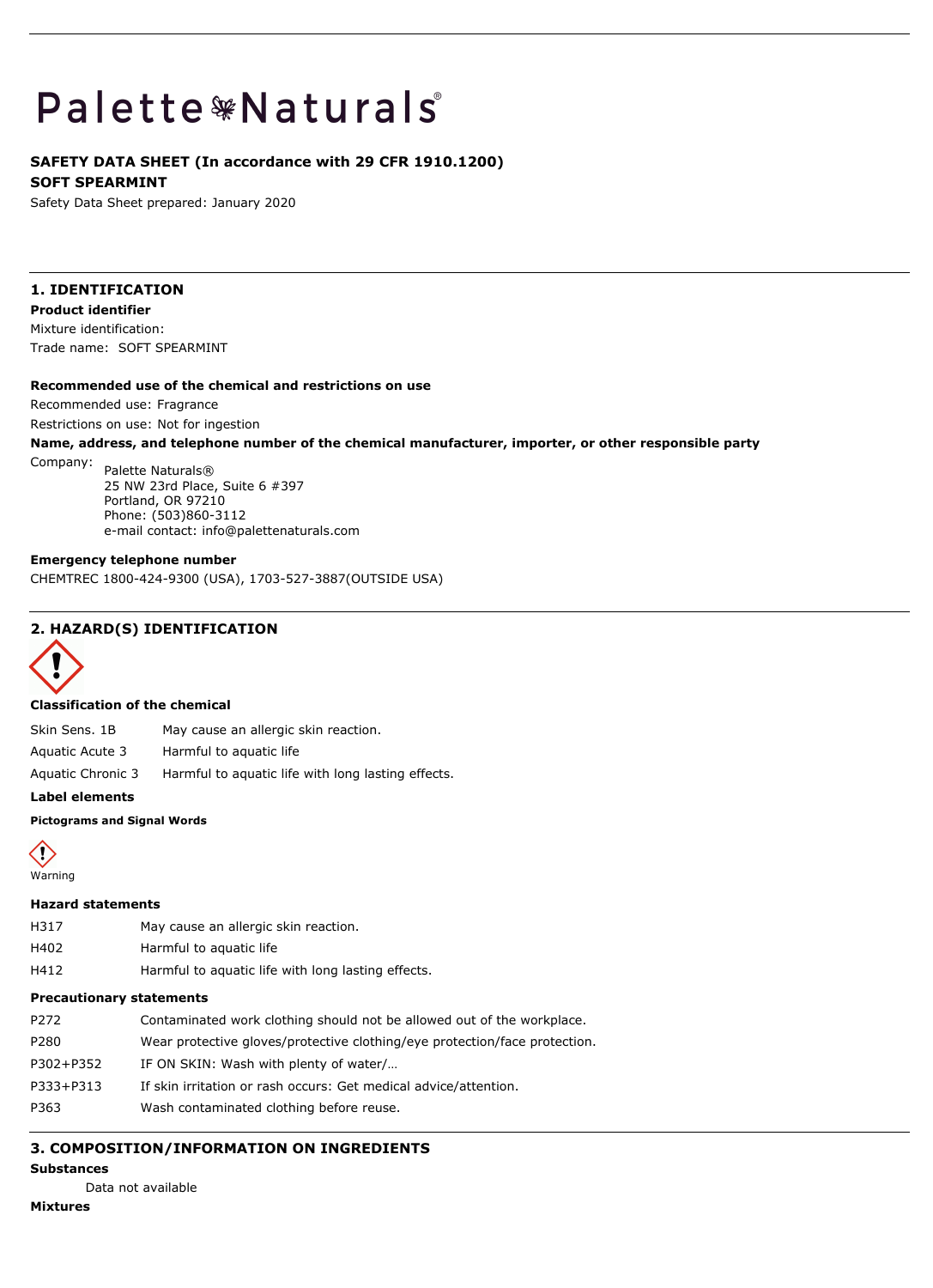The composition of this proprietary blend is being withheld in compliance with the trade secret provisions of The Hazard Communication Standard (29 CFR 1910.1200(i)).

| List of components |             |                                                            |                                                                                                                   |                            |
|--------------------|-------------|------------------------------------------------------------|-------------------------------------------------------------------------------------------------------------------|----------------------------|
| Qty                | <b>Name</b> | Ident. Numb.                                               | <b>Classification</b>                                                                                             | <b>Registration Number</b> |
| $5 - 10 \%$        | CARVONE     | CAS:99-49-0<br>EC:202-759-5<br>Index: 606-148-<br>$00 - 8$ | Skin Sens. 1B, H317; Flam. Lig. 4,<br>H227; Aguatic Acute 2, H401                                                 |                            |
| $1 - 5$ %          | LINALOOL    | CAS: 78-70-6<br>EC:201-134-4<br>Index:603-235-<br>$00 - 2$ | Flam. Lig. 4, H227; Skin Irrit. 2,<br>H315; Eye Irrit. 2A, H319; Skin<br>Sens. 1B, H317; Aguatic Acute 3,<br>H402 | 01-2119474016-42/-         |

## **4. FIRST AID MEASURES**

#### **Description of first aid measures**

In case of skin contact:

Immediately take off all contaminated clothing.

Remove contaminated clothing immediatley and dispose off safely.

In case of eyes contact:

Wash immediately with water.

In case of Ingestion:

Do not induce vomiting, get medical attention showing the SDS and/or label.

In case of Inhalation:

Remove person to fresh air and keep warm and at rest.

**Most important symptoms/effects, acute and delayed**

Data not available

#### **Indication of any immediate medical attention and special treatment needed**

In case of accident or unwellness, seek medical advice immediately (show directions for use or safety data sheet if possible).

#### **5. FIRE-FIGHTING MEASURES**

#### **Extinguishing media**

Suitable extinguishing media:

Water.

Carbon dioxide (CO2).

#### **Unsuitable extinguishing media:**

None in particular.

#### **Specific hazards arising from the chemical**

Do not inhale explosion and combustion gases.

Burning produces heavy smoke.

Hazardous combustion products: Data not available

Explosive properties: Data not available

Oxidizing properties: Data not available

## **Special protective equipment and precautions for fire-fighters**

Use suitable breathing apparatus .

Collect contaminated fire extinguishing media separately. This must not be discharged into drains. Move undamaged containers from immediate hazard area if it can be done safely.

#### **6. ACCIDENTAL RELEASE MEASURES**

#### **Personal precautions, protective equipment and emergency procedures**

Wear personal protection equipment.

Remove persons to safety.

See protective measures under point 7 and 8.

## **Methods and material for containment and cleaning up**

Suitable material for taking up: absorbing material, organic, sand Wash with plenty of water.

## **7. HANDLING AND STORAGE**

## **Precautions for safe handling**

Avoid contact with skin and eyes, inhalation of vapours and mists.

Don't use empty container before they have been cleaned.

Before making transfer operations, assure that there aren't any incompatible material residuals in the containers. Contamined clothing should be changed before entering eating areas.

Do not eat or drink while working.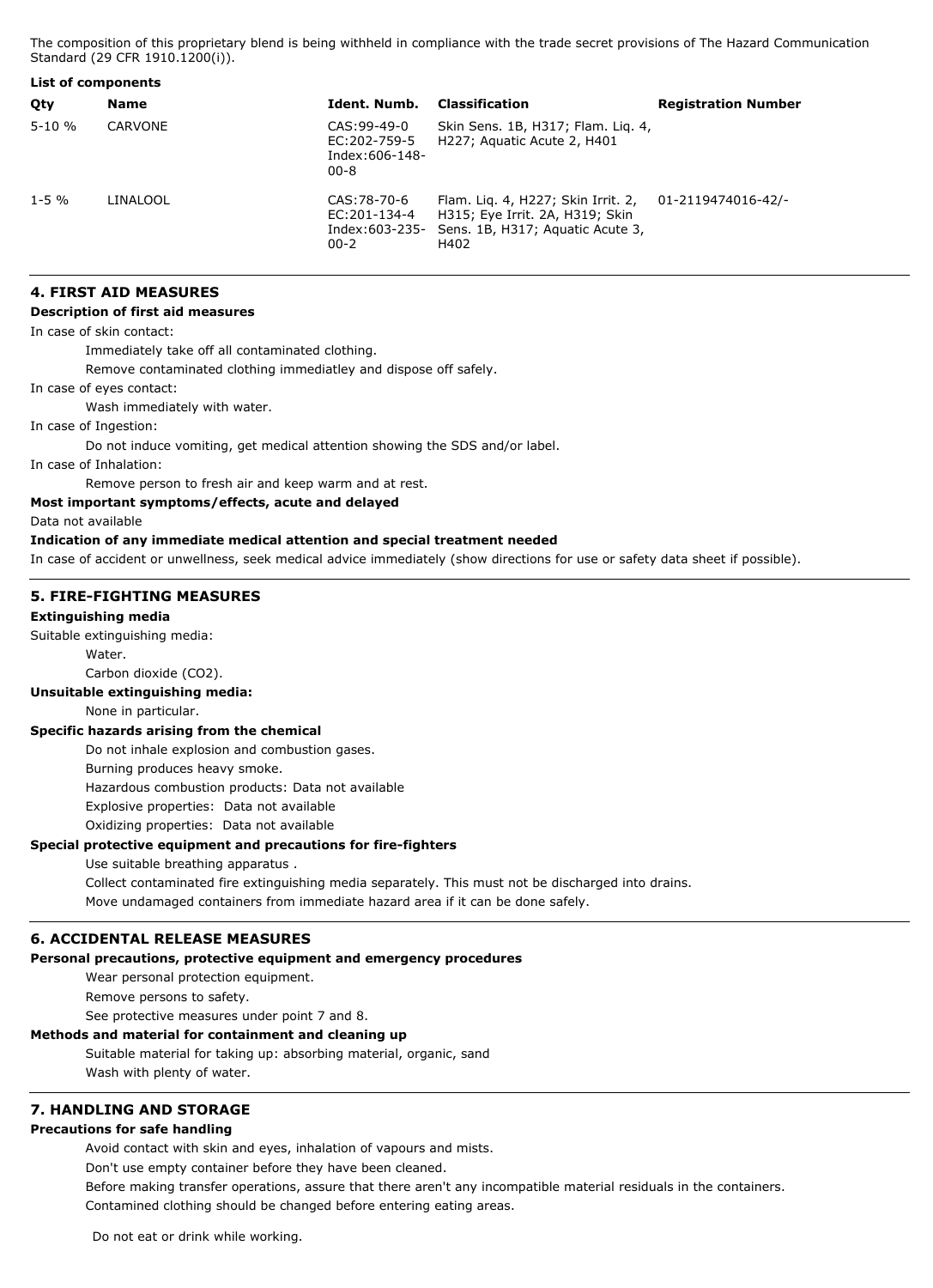See also section 8 for recommended protective equipment.

## **Conditions for safe storage, including any incompatibilities**

Store in a tightly closed container in a cool, dry, well-ventilated area, Away from heat sources.

Storage temperature:

Incompatible materials:

None in particular.

Instructions as regards storage premises:

Adequately ventilated premises.

# **8. EXPOSURE CONTROLS/PERSONAL PROTECTION**

## **Control parameters**

No Data Available

Appropriate engineering controls: Data not available

## **Individual protection measures**

Eye protection:

Use close fitting safety goggles, don't use eye lens.

Protection for skin:

Use clothing that provides comprehensive protection to the skin, e.g. cotton, rubber, PVC or viton.

Protection for hands:

Use protective gloves that provides comprehensive protection, e.g. P.V.C., neoprene or rubber.

Respiratory protection:

Data not available

# **9. PHYSICAL AND CHEMICAL PROPERTIES**

## **Information on basic physical and chemical properties**

Physical State Liquid Appearance and colour: Colourless Odour: Conform Odour threshold: Data not available pH: Data not available Melting point / freezing point: Data not available Initial boiling point and boiling range: Data not available Flash point: > 93°C / 200°F Evaporation rate: Data not available Upper/lower flammability or explosive limits: Data not available Vapour density: Data not available Vapor Pressure (mm Hg @20°C): = 0.042 Relative density: 1.103 g/ml Solubility in water: Data not available Solubility in oil: Data not available Partition coefficient (n-octanol/water): Data not available Auto-ignition temperature: Data not available Decomposition temperature: Data not available Viscosity: Data not available Explosive properties: Data not available Oxidizing properties: Data not available Solid/gas flammability: Data not available Specific Gravity @20°C = 1.105 Refractive Index @20°C = 1.449 VOC (CARB method 310) %: 10.000

# **Other information**

Substance Groups relevant properties Data not available Miscibility: Data not available Fat Solubility: Data not available Conductivity: Data not available

# **10. STABILITY AND REACTIVITY**

## **Reactivity**

Stable under normal conditions **Chemical stability**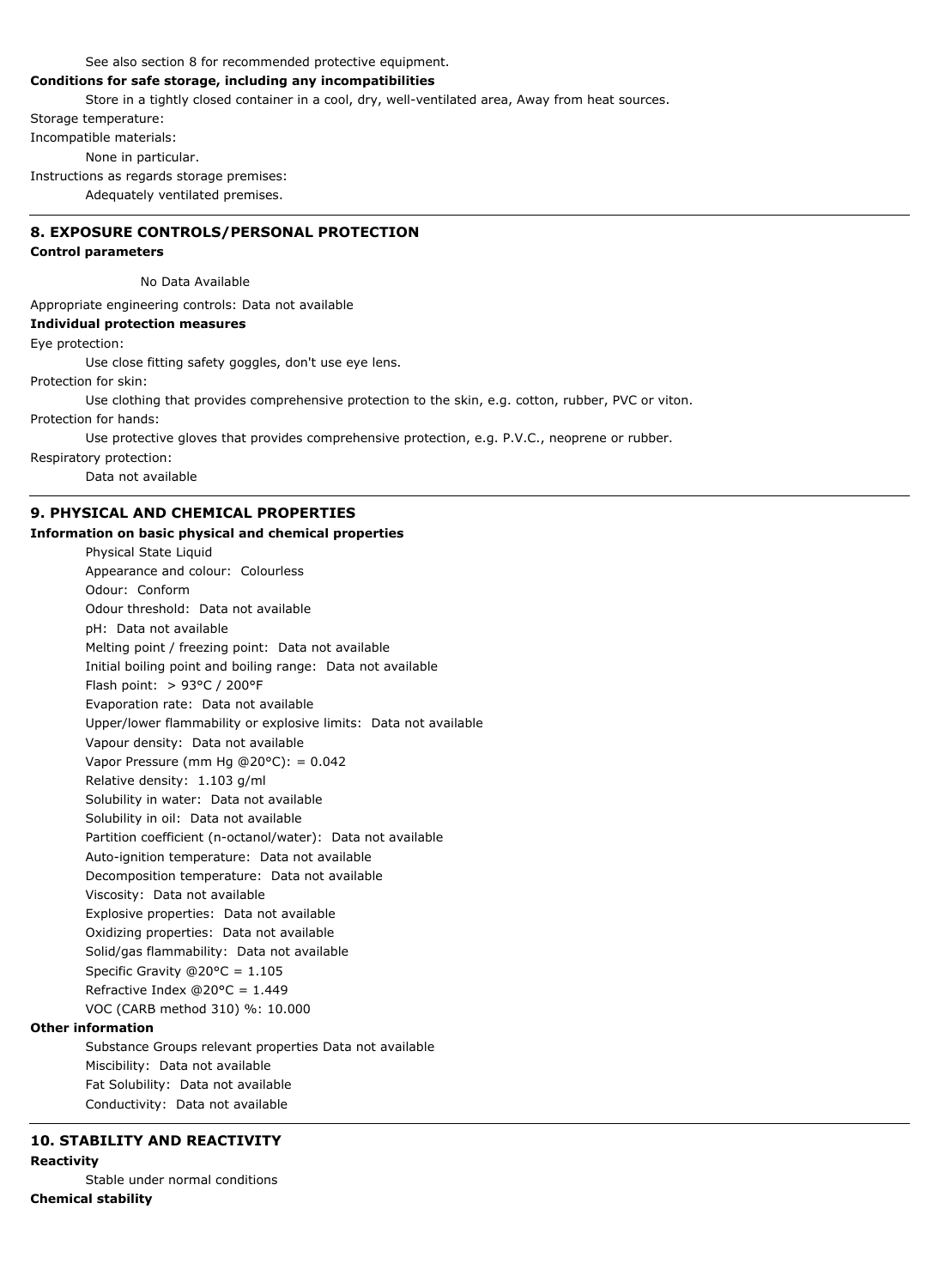# **11. TOXICOLOGICAL INFORMATION**

# **Information on toxicological effects**

## **Toxicological Information of the Preparation**

| a) acute toxicity                    | not classified                                                   |  |  |
|--------------------------------------|------------------------------------------------------------------|--|--|
|                                      | Based on available data, the classification criteria are not met |  |  |
| b) skin corrosion/irritation         | not classified                                                   |  |  |
|                                      | Based on available data, the classification criteria are not met |  |  |
| c) serious eye damage/irritation     | not classified                                                   |  |  |
|                                      | Based on available data, the classification criteria are not met |  |  |
| d) respiratory or skin sensitisation | The product is classified: Skin Sens. 1B(H317)                   |  |  |
| e) germ cell mutagenicity            | not classified                                                   |  |  |
|                                      | Based on available data, the classification criteria are not met |  |  |
| f) carcinogenicity                   | not classified                                                   |  |  |
|                                      | Based on available data, the classification criteria are not met |  |  |
| q) reproductive toxicity             | not classified                                                   |  |  |
|                                      | Based on available data, the classification criteria are not met |  |  |
| h) STOT-single exposure              | not classified                                                   |  |  |
|                                      | Based on available data, the classification criteria are not met |  |  |
| i) STOT-repeated exposure            | not classified                                                   |  |  |
|                                      | Based on available data, the classification criteria are not met |  |  |
| j) aspiration hazard                 | not classified                                                   |  |  |
|                                      | Based on available data, the classification criteria are not met |  |  |

## **Toxicological information on main components of the mixture:**

| CARVONE | LD50 Oral Rat = $1640$ mg/kg |  |  |
|---------|------------------------------|--|--|
|         |                              |  |  |

LINALOOL LINALOOL LC50 Inhalation Mouse = 3.2 mg/l 1h LD50 Oral Rat =  $2790$  mg/kg LD50 Skin Rat =  $5610$  mg/kg

## **Substance(s) listed on the IARC Monographs:**

None

**Substance(s) listed as OSHA Carcinogen(s):**

None

# **Substance(s) listed as NIOSH Carcinogen(s):**

None

## **Substance(s) listed on the NTP report on Carcinogens:**

None

# **12. ECOLOGICAL INFORMATION**

# **Toxicity**

No ecological studies have been conducted on this mixture. Eco-Toxicological Information:

## **List of Eco-Toxicological properties of the product**

The product is classified: Aquatic Acute 3(H402), Aquatic Chronic 3(H412)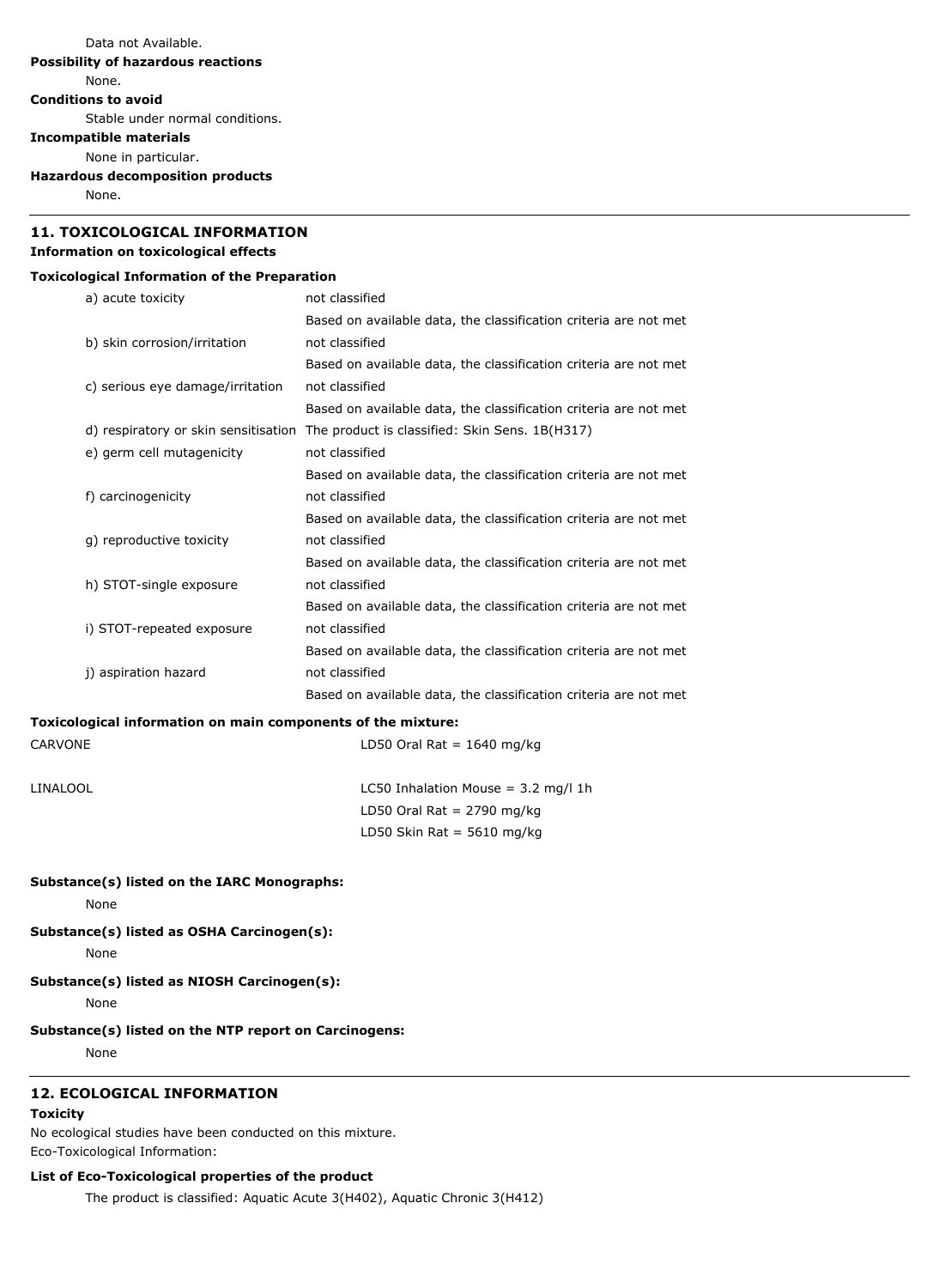### **List of Eco-Toxicological properties of the components**

## **Component Ident. Numb. Ecotox Data**

LINALOOL CAS: 78-70-6 - EINECS: 201- 134-4 - INDEX: 603-235-00-2

EC50 Daphnia Daphnia magna = 20 mg/L 48 Hr

EC50 Algae Desmodesmus subspicatus = 88.3 mg/L 96 Hr LC50 Fish Leuciscus idus = 22 mg/L 96 Hr - static 22-46

#### **Persistence and degradability**

Data not available

#### **Bioaccumulative potential**

Data not available

#### **Mobility in soil**

Data not available

#### **Other adverse effects**

Data not available

## **13. DISPOSAL CONSIDERATIONS**

#### **Waste treatment methods**

Any disposal practice must be in compliance with local, state and federal laws and regulations (contact local or state environmental agency for specific rules). Do not dump into sewers, any body of water or onto the ground.

Recover if possible. In so doing, comply with the local and national regulations currently in force.

#### **14. TRANSPORT INFORMATION**

#### **UN number**

ADR-UN number: N/A DOT-UN Number: N/A IATA-Un number: N/A IMDG-Un number: N/A

#### **UN proper shipping name**

ADR-Shipping Name: N/A DOT Proper Shipping Name: N/A IATA-Technical name: N/A IMDG Technical Name: N/A

#### **Transport hazard class(es)**

ADR-Class: N/A DOT Hazard Class: N/A IATA-Class: N/A IMDG-Class: N/A

#### **Packing group**

ADR-Packing Group: N/A ADR exempt: N/A IATA-Packing group: N/A IMDG-Packing group: N/A

#### **Environmental hazards**

Marine pollutant: No

#### **Transport in bulk according to Annex II of MARPOL73/78 and the IBC Code**

Data not available

**Special precautions**

## **15. REGULATORY INFORMATION**

**USA - State specific regulations**

**California Proposition 65**

#### **Substance(s) listed under California Proposition 65:**

no substances listed